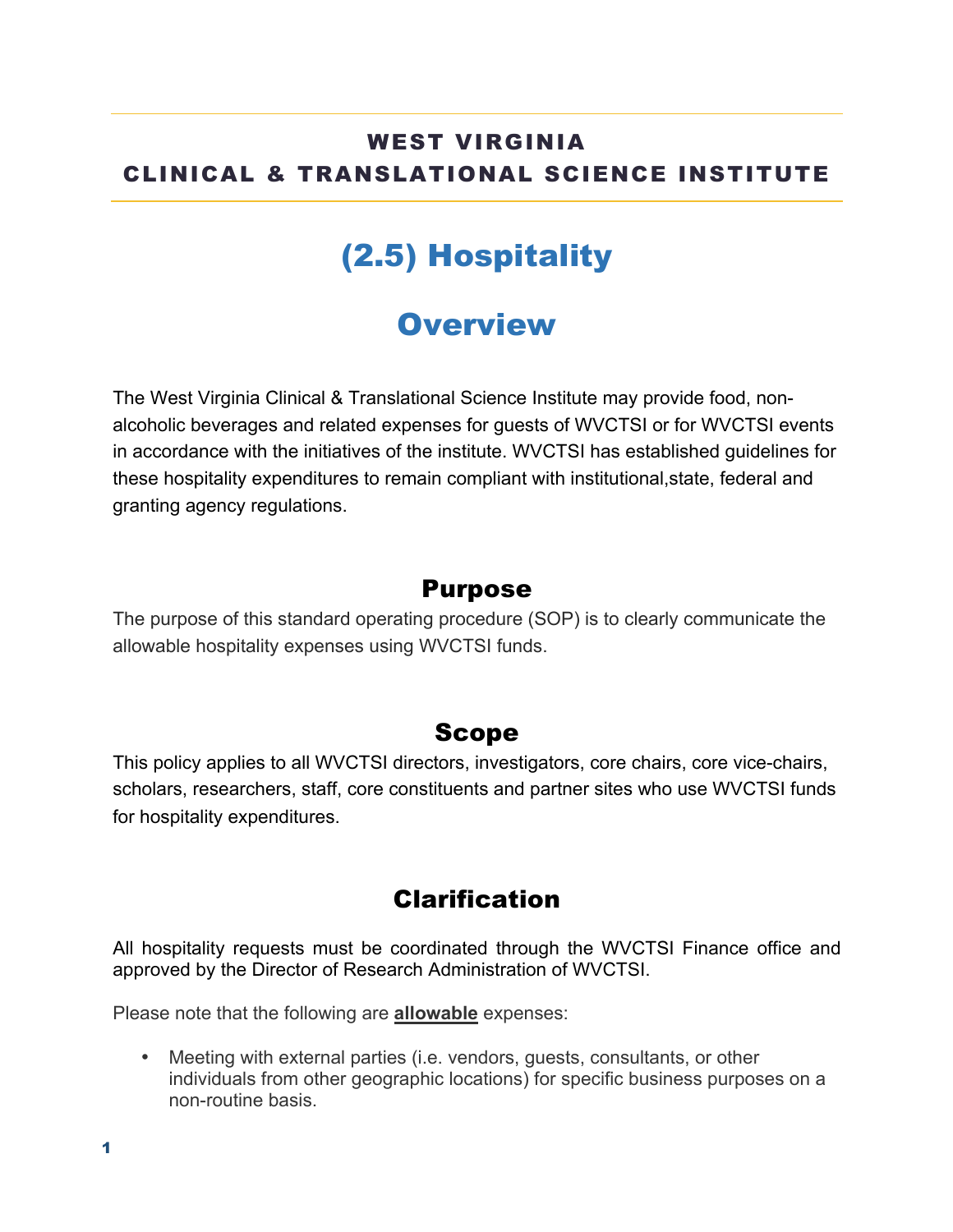- Meeting with a candidate or potential candidate for an CTSI-supported position. A non-routine event hosted by WVCTSI, a WVCTSI Core(s) including all and specifically planned for participants of a conference, recognized standing committee, seminar, workshop, or similar event. Employees may attend as registered attendees, host, or as assigned supporting staff.
- Meal (but not entertainment) expense for WVCTS I employees and outside reviewers required for accreditation activities and peer or administrative reviews.
- Meals for individuals invited as visitors to contribute to the intellectual life of the WVCTSI community. Normally such visitors will deliver a seminar, colloquium talk, or other lecture (or performance in the case of creative activity) for the benefit of WVCTSI researchers faculty, personnel, and/or students.
- Formally organized business meetings involving multiple business units and/or WVCTSI Cores. To qualify, a meeting must be of at least one-half day duration and an agenda must be prepared. Please note: this does not include meetings held only over the lunch hour.

The following are **unallowable** expenses:

- Normal staff or departmental meetings, including a regularly scheduled meeting (i.e. weekly, monthly, once per semester, etc.) or employee training events.
- Meal expense incurred during a one-day business trip
- Employee only social gatherings, such as:
	- 1. Anniversaries
	- 2. Birthday Parties
	- 3. Employee Recognition/Awards
	- 4. Going Away/Retirement Parties
	- 5. Holiday Parties
	- 6. Promotion Parties

## **Definitions**

**Chairs/Vice-Chairs:** persons named as leaders of WVCTSI core activities

**WVCTSI Staff**: staff members reporting to the WVCTSI cores

**Core Constituents**: a member of a WVCTSI core who participate in the activities of the institute

**Principal Investigator (PI)/Researcher:** a person in charge of conducting research

**Scholar**: a person who develops and conducts mentored, clinical and translational research for WVCTSI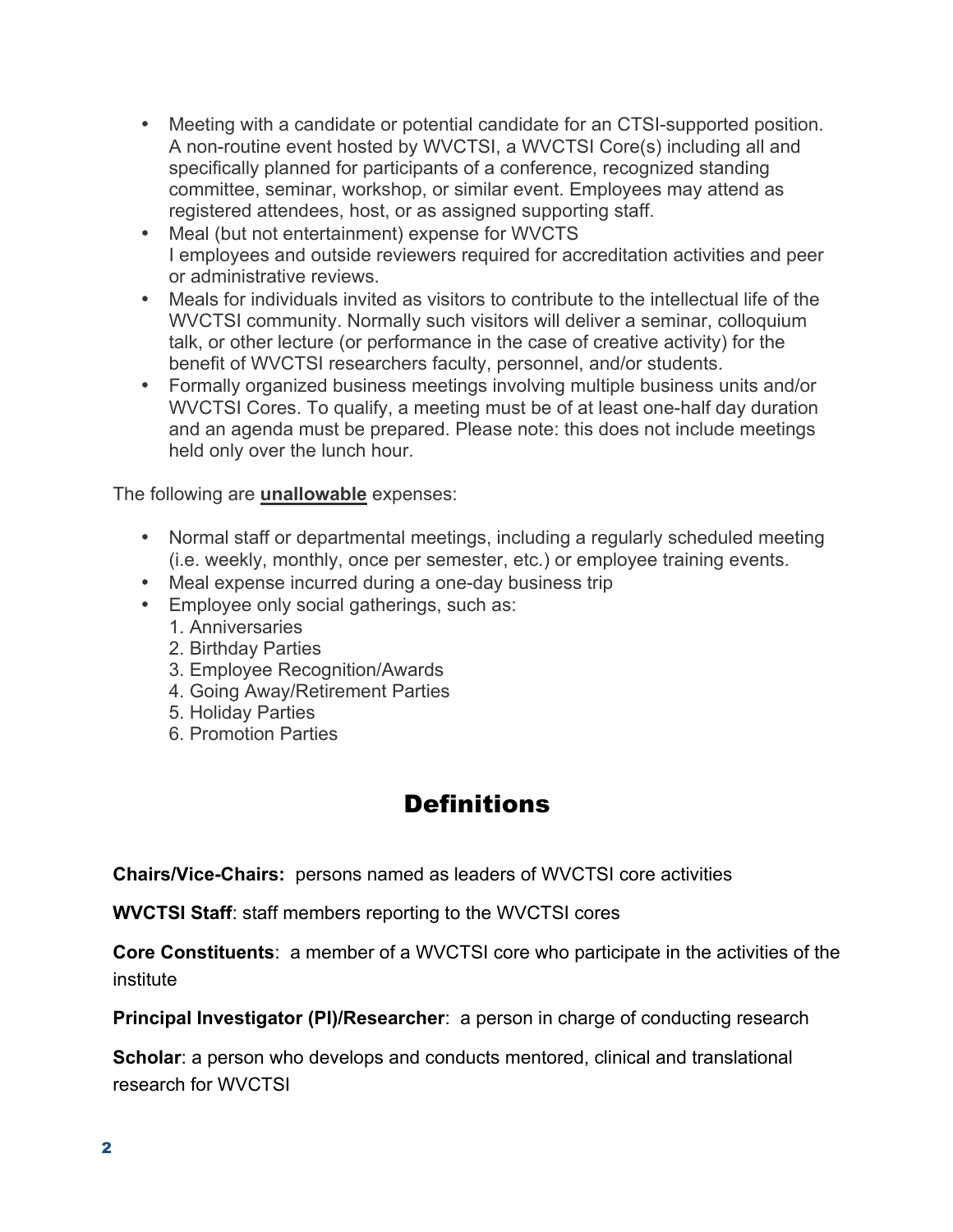**Partner Sites**: WVCTSI staff members at Charleston Area Medical Center and School of Osteopathic Medicine who are named within the WVCTSI grant and contribute effort.

**Agencies**: West Virginia University, West Virginia University Research Corporation, West Virginia University Healthcare doing business as WVU Medical Corporation or University Health Associates, Charleston Area Medical Center, WV School of Osteopathic Medicine

# **Policy**

Each WVCTSI member is responsible for following the policy of WVCTSI for all hospitality processes. All hospitality related expenditures using WVCTSI funds must be coordinated through the WVCTSI finance office.

## Procedures

Hospitality request must abide by all institutional and state hospitality policies (WVU-PS-7)

All charges must include:

- 1) A written business purpose on the completed hospitality form
- 2) An original itemized receipt
- 3) A list of attendees and relationship to WVU and WVCTSI
- 4) Approval for hospitality by PI/Director of WVCTSI

For WVU WVCTSI personnel, the preferred method of payment for hospitality is via a WVU or WVURC procurement card. However, WVCTSI will pay for an approved hospitality event via direct pay or employee reimbursement. For partner organization, the funds for budgeted hospitality expenses will be reimbursed via subcontract invoice payments.

All submissions will be reviewed by the WVCTSI Financial Manager prior to payment.

All SOP interpretation as well as development rests with WVCTSI Director of Research Administration.

#### **WVU/WVURC Forms**

*Hospitality Form #PCPS Form 004* located at: http://financediv.wvu.edu/home/pcps/payment-services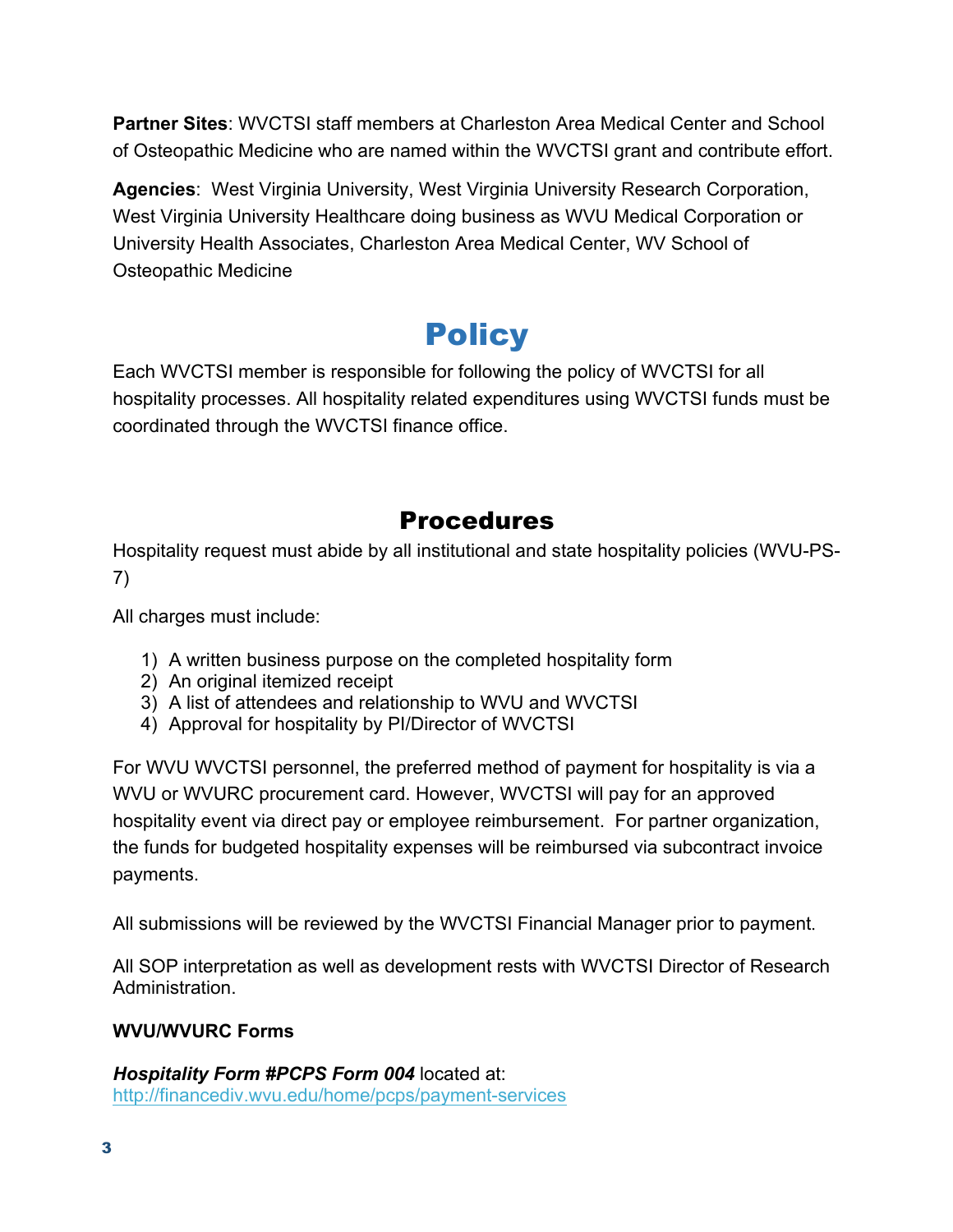### Roles and Responsibilities

Principal investigators, chairs, vice-chairs, WVCTSI staff and WVCTSI sponsors are responsible for abiding by this policy and its accompanying procedures. In the event of an audit, it will be the responsibility of the sponsor, the researcher and the WVCTSI finance office to supply all required supporting documentation for hospitality payments made by WVCTSI awards. Sponsor must retain supporting documentation until at least June 30, 2020.

The responsibility for interpretation of this policy rests with the Director of WVCTSI.

#### References and Authority

- WVU-PS-7 Hospitality Policy
- WVU Administration and Finance Policies including Payroll & Tax, Financial Services, and Business Services located at: http://adminfin.wvu.edu/policies
- WVU: WV State Code §18B-5-9; WVU Purchasing Manual
- WV Ethics Act (code of conduct for all public servants)

The cost principles are set forth in the following documents and are incorporated by reference in 45 CFR parts 74.27 and 92.22. As noted below, OMB Circulars A-21, A-87 and A-122 have relocated to Title 2 in the Code of Federal Regulations (2 CFR) :

- OMB Circular A-21 (relocated to 2 CFR 220) Cost Principles for Educational Institutions.
- OMB Circular A-87 (relocated to 2 CFR 225) Cost Principles for State and Local Governments and Indian Tribal Governments.
- OMB Circular A-122 (relocated to 2 CFR 230) Cost Principles for Non-Profit Institutions. Larger non-profit organizations that are specifically listed in Attachment C to OMB Circular A-122 are subject to the Federal cost principles applicable to commercial organizations (48 CFR 31.2) rather than to the cost principles for non-profit organizations.
- 45 CFR 74, Appendix E Principles for Determining Costs Applicable to Research and Development under Grants and Contracts with Hospitals.
- 48 CFR 31.2 (Federal Acquisition Regulation) Contracts with Commercial Organizations.